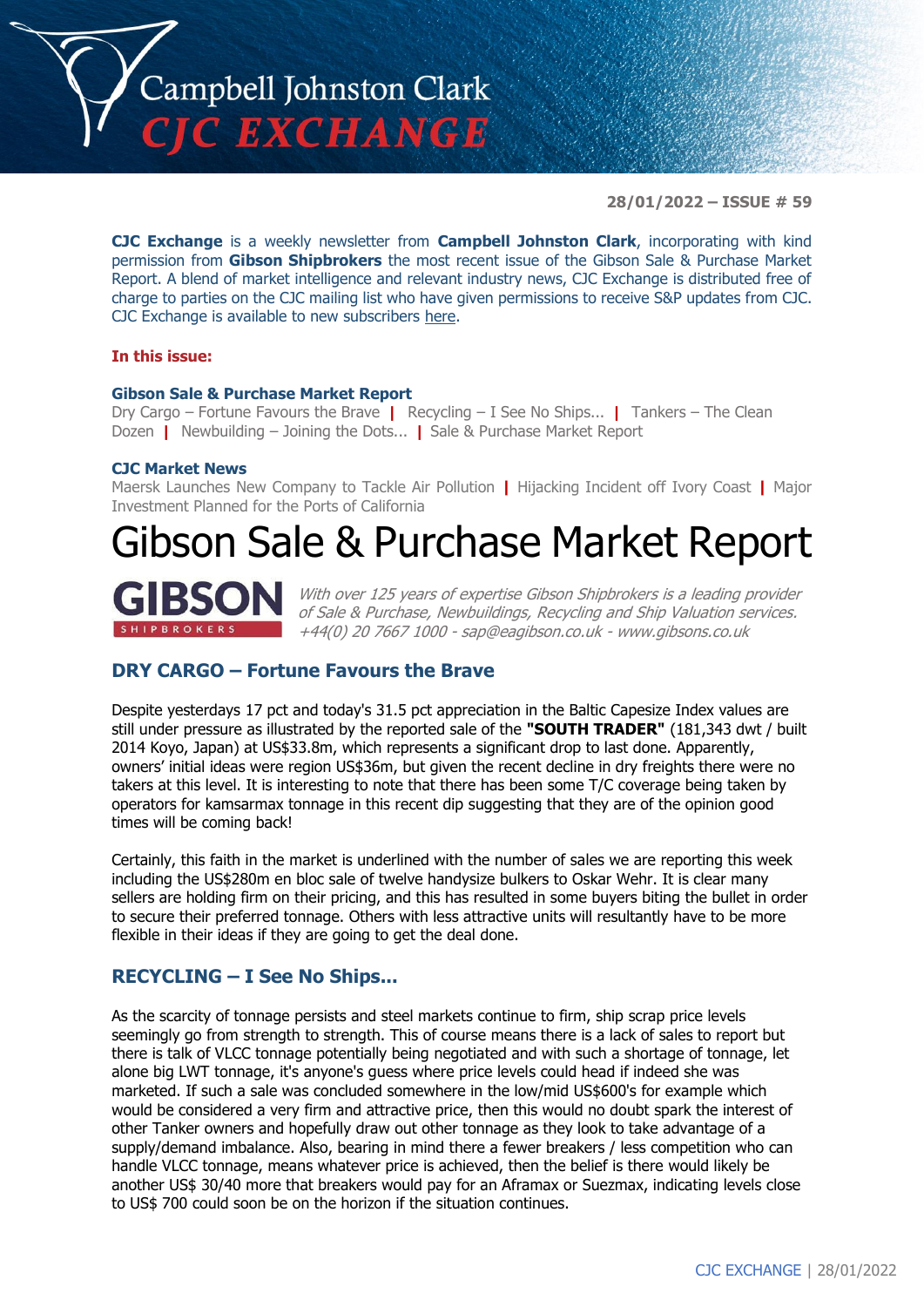

# **TANKERS – The Clean Dozen**

The guess work is over as Hafnia has formerly announced it is paying US\$413.8m en bloc for the Scorpio modern 12 x LR1 fleet acquisition, equating to close to US\$34.5m per vessel, all but one of which built in 2016. Pundits talk of price firming in the LR1 sector, and the unit price clearly exceeds brokers' benchmarks in the low 30s for year younger LR1s, but the ships certainly owe a premium to recently passed Special Surveys , eco-rating and being Scrubber fitted, as well there being a value itself of such a rare sector block-purchase opportunity. Sliding down the age scale, the fifteen year old "**POLAR COD"** (73,919 dwt/blt 2007 Onomichi) has sold to Coral Shipping for US\$11.7m offering a more mainstream Japanese market sale vis-à-vis last week's reported Croatian built "**STENA PERROS"** (65,086 dwt/blt 2007 Split) for US\$11.2m to Crowley Marine, not least as also having twin engines. Rumours also suggest the sale of "**RED EAGLE"** (74,597 dwt/blt 2011 Sungdong) this week to a Greek buyer, but no price has yet emerged.

Returning to Scorpio, the company has also divested itself of a couple of MR tankers with the modern scrubber fitted "**STI MAJESTIC"** (49,999 dwt/blt 2019 Hyundai Vietnam) achieving US\$34.9m from Italian buyer Pillarstone and the "**STI FONTVIELLE"** (49,990 dwt/blt 2013 Hyundai Mipo) securing a solid US\$23.5m from undisclosed interests, offering a marker for the market. Meanwhile, breaking a recent hiatus for MR newbuildings, Asiatic Lloyd is reported to have penned a two firm option two order at Hyundai Vietnam for conventionally fuelled 50,000 dwt units for US\$38.9m apiece.

## **NEWBUILDING – Joining the Dots...**

Chinese, Korean and Japanese yards have now closed for the annual new year holidays. It is unlikely this will affect tanker newbuilding sentiment which remains low currently reflecting the ongoing challenging market conditions. That said there is interest in MR tonnage and Asiatic Lloyd's 2 firm order in Hyundai Vietnam at region USD38.5m is a notable benchmark. It is also notable as this is a mainly container focused owner and, as we have highlighted previously, we expect more container owners to invest in the tanker market (the only main shipping sector not to have gone through a positive cycle yet). They are cash rich and have access to very cheap debt and, also if they do not invest their profits somewhere, they will need to be paid out as dividend. We do not expect a takeover of the tanker market by container owners! but the risk for the established tanker players is that container owners may move quick and secure the best newbuilding opportunities whilst tanker owners remain restrained in the face of tough rates on their existing tanker fleets. There are not many attractive 2024 slots for tankers but we see some attractive, tail heavy payment terms on offer that would allow for minimal investment now (recognising current tough market) whilst allowing a buyer to secure a forward position against a likely rebounding tanker market (at some point) and the obvious upwards pressure on pricing of assets. We continue to note also the very high buying appetite for 2nd hand tankers (demonstrating many owners' clear belief the market will rebound) and historically this has spilled over into newbuildings in due course so for the best newbuildings it will be best to "join the dots" sooner rather than later.

## **Gibson Sale & Purchase Market Report**

#### **S&P SALES**

#### **S&P SALES**

| <b>Vessel Name</b>        | <b>DWT</b> | <b>Built</b> | Yard                |  |  |
|---------------------------|------------|--------------|---------------------|--|--|
| <b>BULKERS</b>            |            |              |                     |  |  |
| <b>BAOSTEEL ELEVATION</b> | 206,312    | 2007         | Imabari Saijo (JPN) |  |  |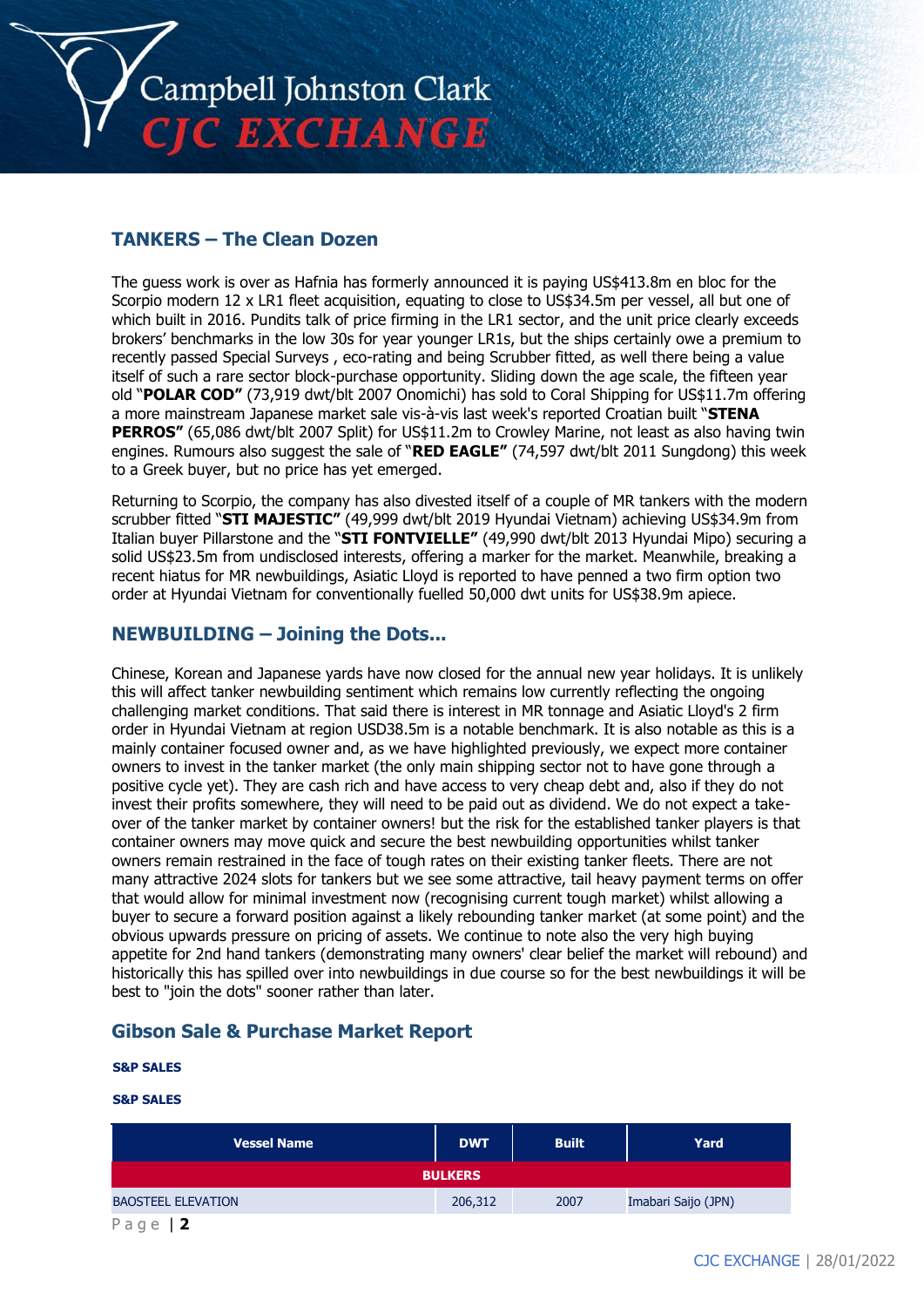

| <b>SOUTH TRADER</b>                                                                                                                                                                                                 | 181,343                                        | 2014                                                        | Koyo (JPN)                                                                                                        |  |  |  |
|---------------------------------------------------------------------------------------------------------------------------------------------------------------------------------------------------------------------|------------------------------------------------|-------------------------------------------------------------|-------------------------------------------------------------------------------------------------------------------|--|--|--|
| BOTTIGLIERI FRANCO VELA                                                                                                                                                                                             | 93,366                                         | 2010                                                        | Jiangsu Newyangzi (CHN)                                                                                           |  |  |  |
| BOTTIGLIERI GIULIO BORRIELLO                                                                                                                                                                                        | 93,262                                         | 2011                                                        | Jiangsu Newyangzi (CHN)                                                                                           |  |  |  |
| <b>JIN HANG</b>                                                                                                                                                                                                     | 93,069                                         | 2012                                                        | Jiangsu Jinling (CHN)                                                                                             |  |  |  |
| <b>G TAISHAN</b>                                                                                                                                                                                                    | 58,780                                         | 2008                                                        | Tsuneishi Zhoushan (CHN)                                                                                          |  |  |  |
| <b>SITC TAISHAN</b>                                                                                                                                                                                                 | 58,107                                         | 2010                                                        | Tsuneishi Zhoushan (CHN)                                                                                          |  |  |  |
| <b>JIN HAO</b>                                                                                                                                                                                                      | 56,730                                         | 2012                                                        | Qingshan (CHN)                                                                                                    |  |  |  |
| <b>MOLYVOS LUCK</b>                                                                                                                                                                                                 | 57,924                                         | 2014                                                        | Tsuneishi Zhoushan (CHN)                                                                                          |  |  |  |
| INTERLINK AFFINITY + INTERLINK AUDACITY<br>INTERLINK QUALITY + INTERLINK UTILITY<br>INTERLINK ABILITY + INTERLINK PROBITY<br>INTERLINK EQULITY + 'TENACITY + 'VERACITY<br>INTERLINK FIDELITY + 'MOBILITY +'PRIORITY | 39,000<br>38,000<br>38,000<br>38,800<br>38,800 | both 2016<br>both 2016<br>both 2015<br>all 2016<br>all 2015 | Zhejiang Zengzhou (CHN)<br>Huatai Heavy (CHN)<br>Huatai Heavy (CHN)<br>Taizhou Kouan (CHN)<br>Taizhou Kouan (CHN) |  |  |  |
| <b>ULTRA TOLHUACA</b>                                                                                                                                                                                               | 37,429                                         | 2015                                                        | Oshima (JPN)                                                                                                      |  |  |  |
| HUI XIN 18                                                                                                                                                                                                          | 35,045                                         | 2012                                                        | Zhejiang Jiuzhou (CHN)                                                                                            |  |  |  |
|                                                                                                                                                                                                                     | <b>TANKERS</b>                                 |                                                             |                                                                                                                   |  |  |  |
| STI PRECISION + 'PRESITGE + 'PRIDE + 'PROVIDENCE<br>STI EXCEED + 'EXCELLENCE + 'EXCELSIOR + 'EXECUTIVE<br>STI EXPEDITE + 'EXPERIENCE + 'EXPRESS<br><b>STI EXCEL</b>                                                 | 74,997                                         | all 2016<br>all 2016<br>all 2016<br>2015                    | SPP Sacheon (KRS)                                                                                                 |  |  |  |
| POLAR COD                                                                                                                                                                                                           | 73,919                                         | 2007                                                        | Onomichi (JPN)                                                                                                    |  |  |  |
| <b>STI MAJESTIC</b>                                                                                                                                                                                                 | 49,999                                         | 2019                                                        | Hyundai - Vietnam (VNM)                                                                                           |  |  |  |
| <b>STI FONTVIEILLE</b>                                                                                                                                                                                              | 49,990                                         | 2013                                                        | Hyundai Mipo (KRS)                                                                                                |  |  |  |
| <b>BALTIC SOUL + KEREL</b>                                                                                                                                                                                          | 37,270                                         | 2001+2002                                                   | Hyundai Mipo (KRS)                                                                                                |  |  |  |
| <b>FURE FERDER + FURE FLADEN</b>                                                                                                                                                                                    | 18,326                                         | both 2003                                                   | Vulcano (SPN)                                                                                                     |  |  |  |
| LS ANNE + LS JAMIE                                                                                                                                                                                                  | 5,776                                          | 2008+2009                                                   | Soli (TRK)                                                                                                        |  |  |  |
| <b>NEWOCEAN 6</b>                                                                                                                                                                                                   | 4,679                                          | 2014                                                        | Chongging Chuandong (CHN)                                                                                         |  |  |  |
| <b>CONTAINERS / RO-RO / REEFER / PCC</b>                                                                                                                                                                            |                                                |                                                             |                                                                                                                   |  |  |  |
| <b>RHODOS</b>                                                                                                                                                                                                       | 80,228                                         | 2013                                                        | Hyundai Samho (KRS)                                                                                               |  |  |  |
| CATHERINE C + LEO C                                                                                                                                                                                                 | 78,000                                         | $2001+2002$                                                 | Samsung (KRS)                                                                                                     |  |  |  |
| <b>AS PATRICIA</b>                                                                                                                                                                                                  | 34,393                                         | 2006                                                        | SSW (GER)                                                                                                         |  |  |  |
| <b>KANWAY GALAXY</b>                                                                                                                                                                                                | 24,386                                         | 1997                                                        | Shin Kurushima (JPN)                                                                                              |  |  |  |
| JIANGSU YANGZI XINFU-YZJ2015-2075 + 2076                                                                                                                                                                            | 21,000                                         | <b>both 2022</b>                                            | Jiangsu Yangzi Xinfu (CHN)                                                                                        |  |  |  |
| <b>EXCELLENT</b>                                                                                                                                                                                                    | 6,293                                          | 1995                                                        | Trogir (CRT)                                                                                                      |  |  |  |
|                                                                                                                                                                                                                     | <b>GAS</b>                                     |                                                             |                                                                                                                   |  |  |  |
| <b>EXCALIBUR</b>                                                                                                                                                                                                    | 77,822                                         | 2002                                                        | Daewoo (KRS)                                                                                                      |  |  |  |
| <b>VENTURE GAS</b><br><b>NEWBUILDING ORDERS</b>                                                                                                                                                                     | 49,701                                         | 1990                                                        | Kawasaki (JPN)                                                                                                    |  |  |  |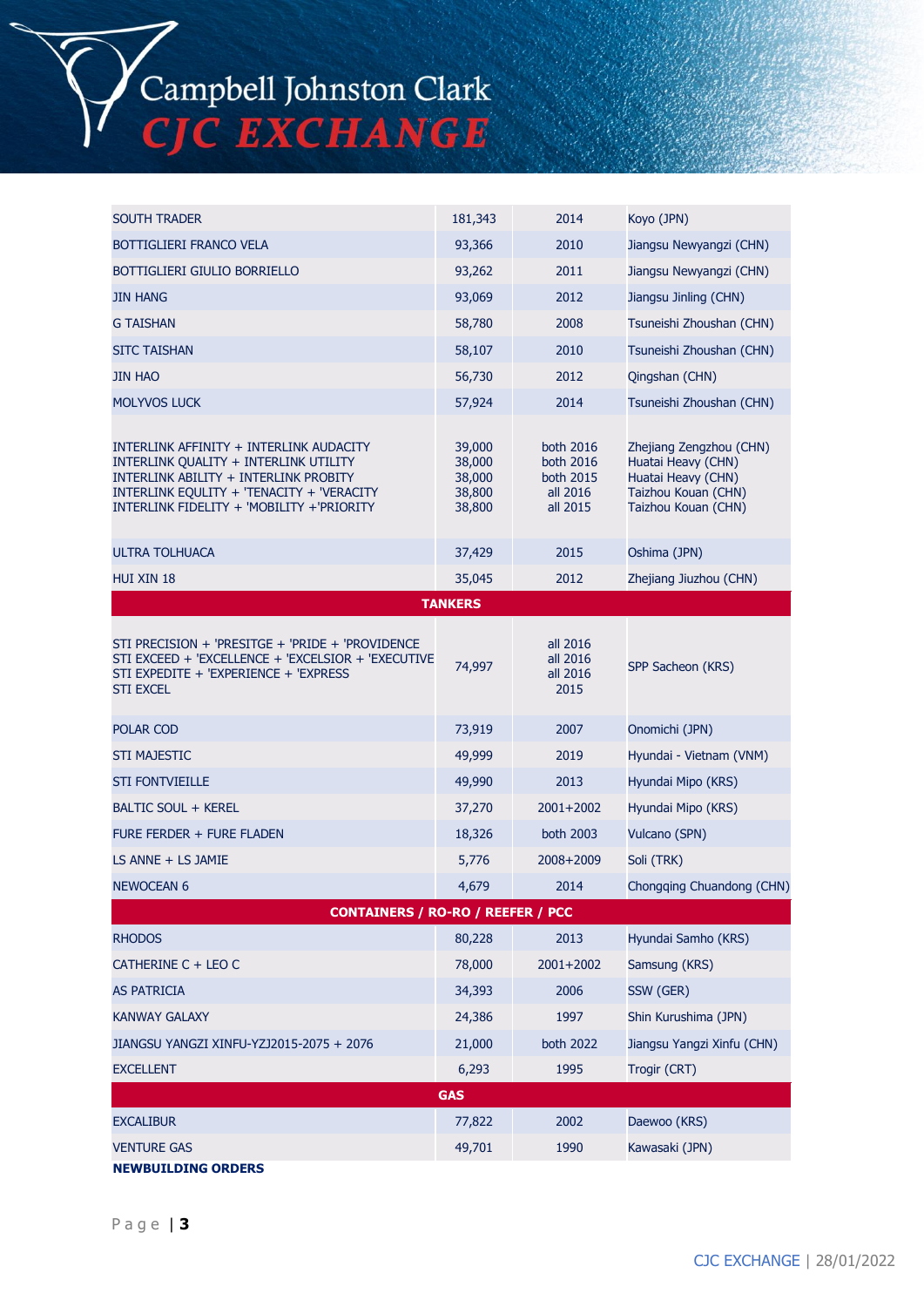# Campbell Johnston Clark C EXCHANGE

**Ordering Client Vessel Type Size / No. of units Shipyard (Country) BULKERS** Fuyo Kaiun Kamsarmax 82,300 dwt x 2 YAMIC (CHN) KC Maritime **EXAC Maritime** CHN) **Ultramax** 63,600 dwt x 2 Cosco Zhoushan (CHN) PZM **Handysize 37,000 dwt x 4 Shanhaiguan (CHN)** Bandysize 37,000 dwt x 4 Shanhaiguan (CHN) **TANKERS** Sinokor Merchant Marine **Aframax** 115,000 dwt +2 K Shipbuilding (KRS) Asiatic Lloyd MR 50,000 dwt x 2+2 Hyundai Vietnam (VIET) **CONTAINERS / RO-RO / REEFER / PCC** MSC Containership 16,000 TEU x 6 Tianjin Xingang (CHN) PIL Containership 13,000 TEU x 2+2 Jiangnan (CHN) X-Press Feeders **Containership** 7,000 TEU x 4 SWS (CHN) Sea Consortium Containership 7,000 TEU x 2 SWS (CHN) **GAS** NYK Line LNG 175,000 cbm x 1 Hyundai Samho (KRS)

**Recycling Prices (US\$/LWT)**

|                                | <b>Bangladesh</b> | <b>Pakistan</b> | <b>India</b> |
|--------------------------------|-------------------|-----------------|--------------|
| Tank/Cont/Ro-Ro/Capes/LPG/PCC  | 625/650           | 610/630         | 595/615      |
| Dry Cargo/Bulk/Tween/Gen Cargo | 600/625           | 590/610         | 585/595      |

**Newbuild and Second Hand Values** (\$ million)

|                                                                              | <b>Newbuild</b> | 5 Year Old | 10 Year Old |
|------------------------------------------------------------------------------|-----------------|------------|-------------|
| <b>Tankers</b>                                                               |                 |            |             |
| <b>VLCC</b>                                                                  | 114             | 72.5       | 49          |
| <b>SUEZMAX</b>                                                               | 76              | 48.5       | 32          |
| <b>AFRAMAX</b>                                                               | 60              | 43.25      | 28.5        |
| <b>MR</b>                                                                    | 40              | 31         | 21          |
| <b>Bulkers</b>                                                               |                 |            |             |
| <b>CAPESIZE</b>                                                              | $60.5^{\circ}$  | 41         | 32          |
| KAMSARMAX / PANAMAX                                                          | $35^{\wedge}$   | 34k        | 24.5k / 22p |
| ULTRAMAX / SUPRAMAX                                                          | $33^{\wedge}$   | 30.5u      | 21s         |
| <b>HANDYSIZE</b>                                                             | $29.5^{\circ}$  | 26         | 18          |
| $A$ -Chinaga price (athonyiga based ynan Iananega / Karoan soyntru af byild) |                 |            |             |

^=Chinese price (otherwise based upon Japanese / Korean country of build)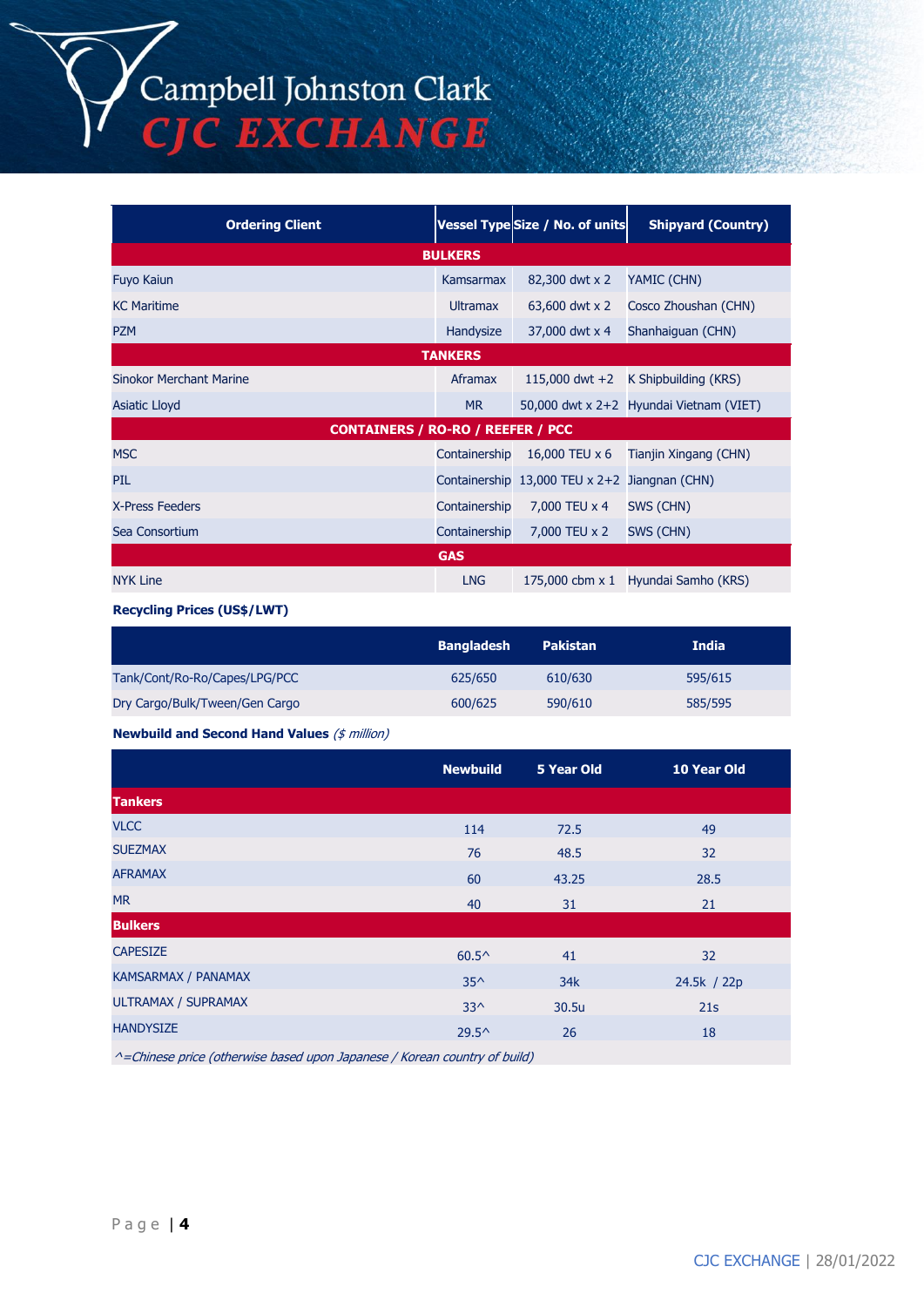

# CJC Market News



Campbell Johnston Clark (CJC) is a medium-sized international law firm advising on all aspects of the shipping sector, from ship finance to dry shipping and comprehensive casualty handling, and all that happens in between. Today, we have offices in London, Newcastle, Singapore and Miami.

# **Maersk Launches New Company to Tackle Air Pollution**



Maersk has launched a new company, to be known as Stillstrom, in a bid to tackle pollution by installing hundreds of offshore charging stations around the world. The charging stations, which look akin to an ordinary ocean buoy, will allow vessels to power themselves with electricity rather than fossil fuels whilst idle.

The group aims to install between three to ten buoys at up to 100 ports by 2028. The first operating buoy which will be operating at a commercial scale will be installed later this year at an offshore wind farm operated by Ørsted. Tests will be carried out for between six to nine months.

Currently, coaster vessels consume three to five tonnes of fuel whilst idle, with larger, commercial vessels consuming up to ten tonnes, according to Maersk. With this new initiative, Maersk is looking to cut air pollution from an estimated 3,500 idle vessels each day that are consuming fuel to generate power.

The companies acting together on this stated "offshore charging for idle vessels is critical to facilitating the decarbonization of the maritime industry since it allows vessel owners to replace fossil fuels with electricity while being safely moored to the charging buoy."

The news comes at a time where congestion at major ports around the world has increased the number of idle vessels, resulting in more toxic fumes for nearby urban areas. Stillstrom manager Sebastian Klasterer Toft has said "we know that air pollution is a big problem at ports near urban areas, and these buoys will allow ships to turn off their engines" whilst going on to add "our ambition is that ships should use green power instead of fossil fuels while laying idle at ports."

## **Hijacking Incident off Ivory Coast**



The B Ocean was taken over by pirates late on Monday in what is reportedly the first hijacking incident in the region for almost a year. The vessel, operated by South Korean company SK Shipping, was located about 53 miles southwest of Abidjan at the time of the attack. All crew have since been reported safe, while the attackers made off with the fuel cargo onboard.

According to news sources, the 5,700-dwt vessel was not reported as hijacked until Tuesday, 25 January. Sea conditions at the time are believed to be have seen average

P a g e | **5**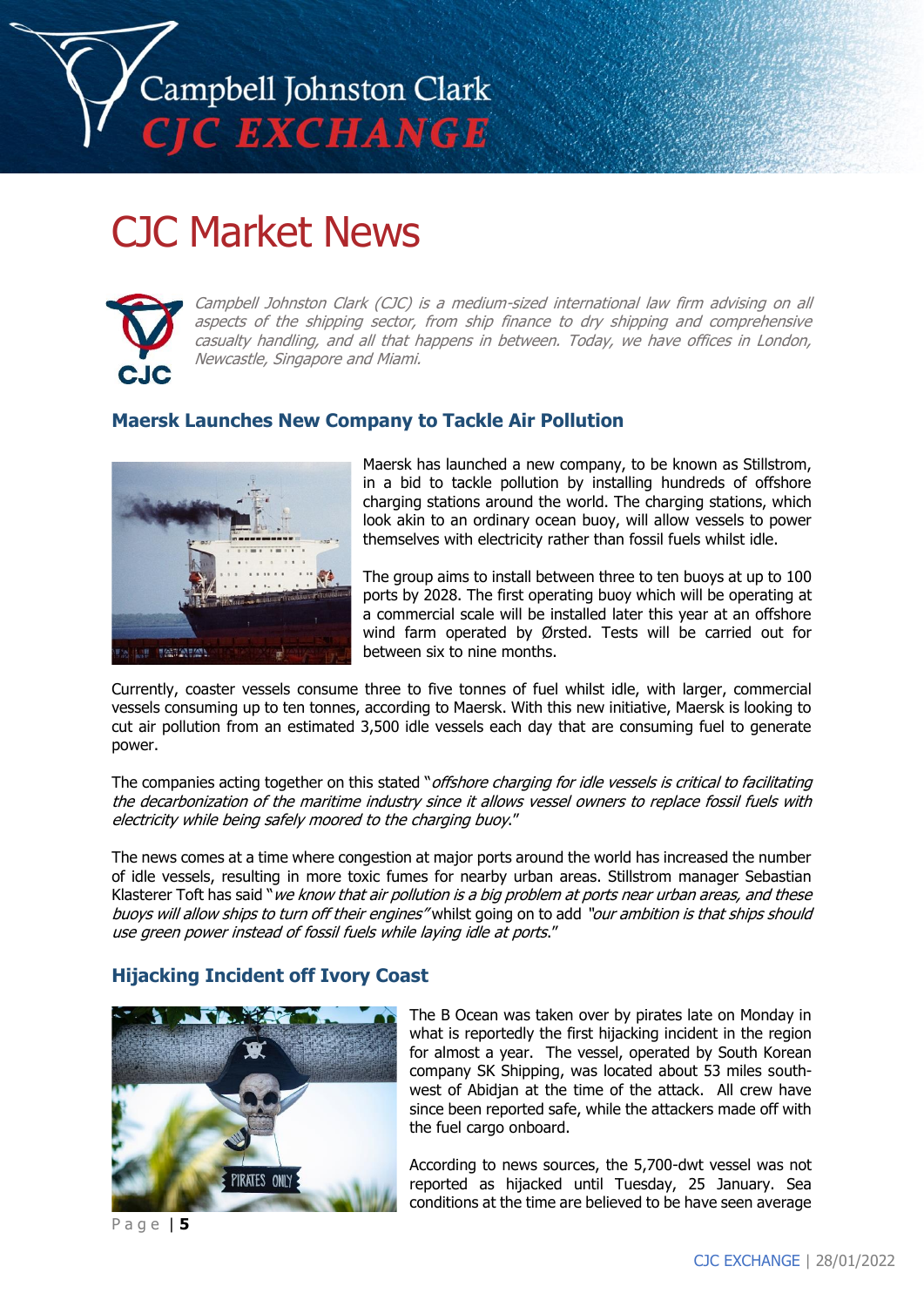

wave height of 1.6 meters. Contact with the vessel was lost around 23:30 UTC on 24 January. The ship also ceased transmission of AIS data at this time. AIS signal reappeared around 19:46 UTC on 25 January. Latest AIS data shows the vessel at anchor off the port of Abidjan.

The pirates are believed to be from outside the local area and are thought to be operating from a bigger 'mothership'. Of the perpetrators, security firm Dryad Global released a statement saying, "*details* remain unclear and it is understood that coastal law enforcement agencies have been tasked with tracking the vessel".

Experts worry that although piracy numbers were down significantly in 2021, the latest seizure could be an indication of a wider area of operation for armed attackers and pirates off West Africa. A Dryad spokesperson said, "within the downturn of incidents, a further trend indicated a broadening of the piracy footprint to areas well beyond Nigerian waters, an area which had historically served as the heartland for such activity".

# **Major Investment Planned for the Ports of California**



In a recent announcement California Governor, Galvin Newsom, emphasised the imperative need for the State of California to increase investments in the local ports so that supply chain disruption brought by the Covid-19 pandemic can be remedied and unveiled a new spending plan to tackle the issue. The proposal, which is known as "The California Blueprint", aims to enhance operations at the Port of Los Angeles and the Port of Long Beach.

The suggested budget contemplates a total investment of \$2.3 bn. \$1.2 bn is set for port-related projects to increase

the goods movement capacity on rail, roadways and port terminals. The proposal also aims to promote efforts to decarbonise the freight system, with \$875m being allocated for decarbonisation and zeroemission port-equipment. A further \$110m is set for related training and \$30m will be used for operational and process improvements.

Port of Los Angeles Executive Director, Gene Seroka, stated, "These funds, together with our own dollars, private investment and new federal port investment in the Infrastructure Investment and Jobs Act, will prove to be a powerful combination that accelerates delivery of critically needed projects like a first-of-its-kind goods movement workforce training campus, cargo support facilities, digitalisation enhancements, and zero-emission equipment and charging infrastructure."

For more information, please contact:

James Clayton Tel: +44 (0) 207 855 9669 Email: [jamesc@CJCLaw.com](mailto:jamesc@CJCLaw.com) [www.cjclaw.com](http://www.cjclaw.com/)

Gibson Shipbrokers Tel: +44(0) 20 7667 1000 Email: [sap@eagibson.co.uk](mailto:sap@eagibson.co.uk)